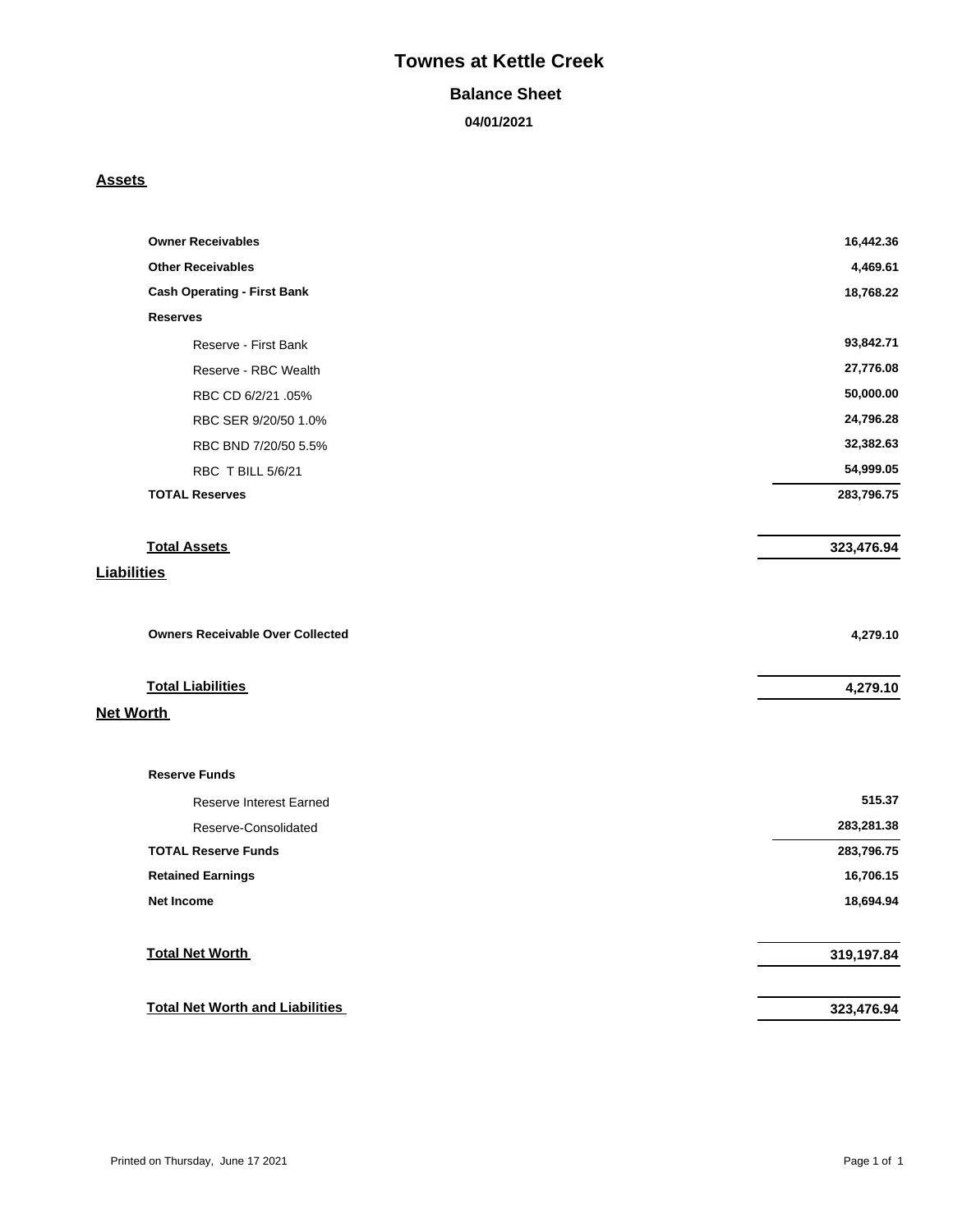## **Townes at Kettle Creek**

## **Income and Expense Comparative Statement**

### From 04/01/2021 to 04/30/2021

|                                        |               | <b>April 2021</b> |               | January to April |                  |                | <b>Yearly Budgets</b> |  |
|----------------------------------------|---------------|-------------------|---------------|------------------|------------------|----------------|-----------------------|--|
|                                        | <b>Actual</b> | <b>Budget</b>     | <b>Actual</b> | <b>Budget</b>    | <u>Var. \$</u>   | <b>Current</b> | <b>Last Year</b>      |  |
| <b>Revenues</b>                        |               |                   |               |                  |                  |                |                       |  |
| <b>Monthly Dues</b>                    | 20,500        | 20,500            | 82,250        | 82,000           | 250              | 246,000        | 226,320               |  |
| Late fee-Nsf Charges                   | 50            | 42                | 120           | 168              | (48)             | 500            | 500                   |  |
| <b>Returned Check Charges</b>          |               |                   | 40            |                  | 40               |                |                       |  |
| <b>Total Revenues</b>                  | 20,550        | 20,542            | 82,410        | 82,168           | 242              | 246,500        | 226,820               |  |
| <b>Expenses</b>                        |               |                   |               |                  |                  |                |                       |  |
| <b>Operating Expenses</b>              |               |                   |               |                  |                  |                |                       |  |
| <b>Accounting Fees</b>                 |               |                   |               | 1,500            | 1,500            | 1,500          | 325                   |  |
| <b>Administration Costs</b>            | 148           | 208               | 635           | 832              | 197              | 2,500          | 2,600                 |  |
| Electric                               | 18            | 20                | 78            | 80               | 2                | 240            | 280                   |  |
| General Mx and Repair                  | 9             | 125               | 336           | 500              | 164              | 1,500          | 1,500                 |  |
| Insurance Property/Liability           | 4,198         | 4,583             | 17,301        | 18,332           | 1,031            | 55,000         | 45,000                |  |
| Landscaping                            | 125           | 83                | 312           | 332              | 20               | 1,000          | 1,500                 |  |
| Legal Expense                          | 205           | 42                | 959           | 168              | (791)            | 500            | 1,350                 |  |
| **Legal Reimb                          | (100)         |                   | (410)         |                  | 410              |                | (1,000)               |  |
| Lawn Contract                          | 1,796         | 1,760             | 7,076         | 7,040            | (36)             | 21,120         | 20,520                |  |
| Light (Electric) Maint/Repair          |               | 188               | 290           | 752              | 462              | 2,250          | 2,500                 |  |
| <b>Management Fees</b>                 | 1,332         | 1,332             | 5,330         | 5,328            | (2)              | 15,990         | 15,990                |  |
| Pest Control                           |               | 42                |               | 168              | 168              | 500            | 500                   |  |
| <b>Pond Maintenance</b>                |               | 29                |               | 116              | 116              | 350            | 500                   |  |
| Plumbing                               |               | 29                |               | 116              | 116              | 350            | 500                   |  |
| Roof Repair                            |               | 167               | 325           | 668              | 343              | 2,000          | 3,000                 |  |
| Snow Removal                           | 269           | 1,667             | 14,881        | 6,668            | (8, 213)         | 20,000         | 22,500                |  |
| Sprinkler Repair                       |               | 208               | 239           | 832              | 593              | 2,500          | 2,000                 |  |
| <b>Street Repair/Sweep</b>             |               | 25                |               | 100              | 100              | 300            | 300                   |  |
| Trash                                  |               | 770               | 3,078         | 3,080            | $\boldsymbol{2}$ | 9,240          | 9,240                 |  |
| <b>Tree Maintenance</b>                | 500           | 208               | 875           | 832              | (43)             | 2,500          | 2,500                 |  |
| Water                                  | 220           | 1,833             | 789           | 7,332            | 6,543            | 22,000         | 22,000                |  |
| <b>TOTAL Operating Expenses</b>        | 8,720         | 13,319            | 52,094        | 54,776           | 2,682            | 161,340        | 153,605               |  |
| <b>Reserve Funding</b>                 |               |                   |               |                  |                  |                |                       |  |
| <b>Reserve Allocation Consolidated</b> | 7,097         | 7,097             | 27,388        | 28,388           | 1,000            | 85,160         | 73,215                |  |
| <b>TOTAL Reserve Funding</b>           | 7,097         | 7,097             | 27,388        | 28,388           | 1,000            | 85,160         | 73,215                |  |